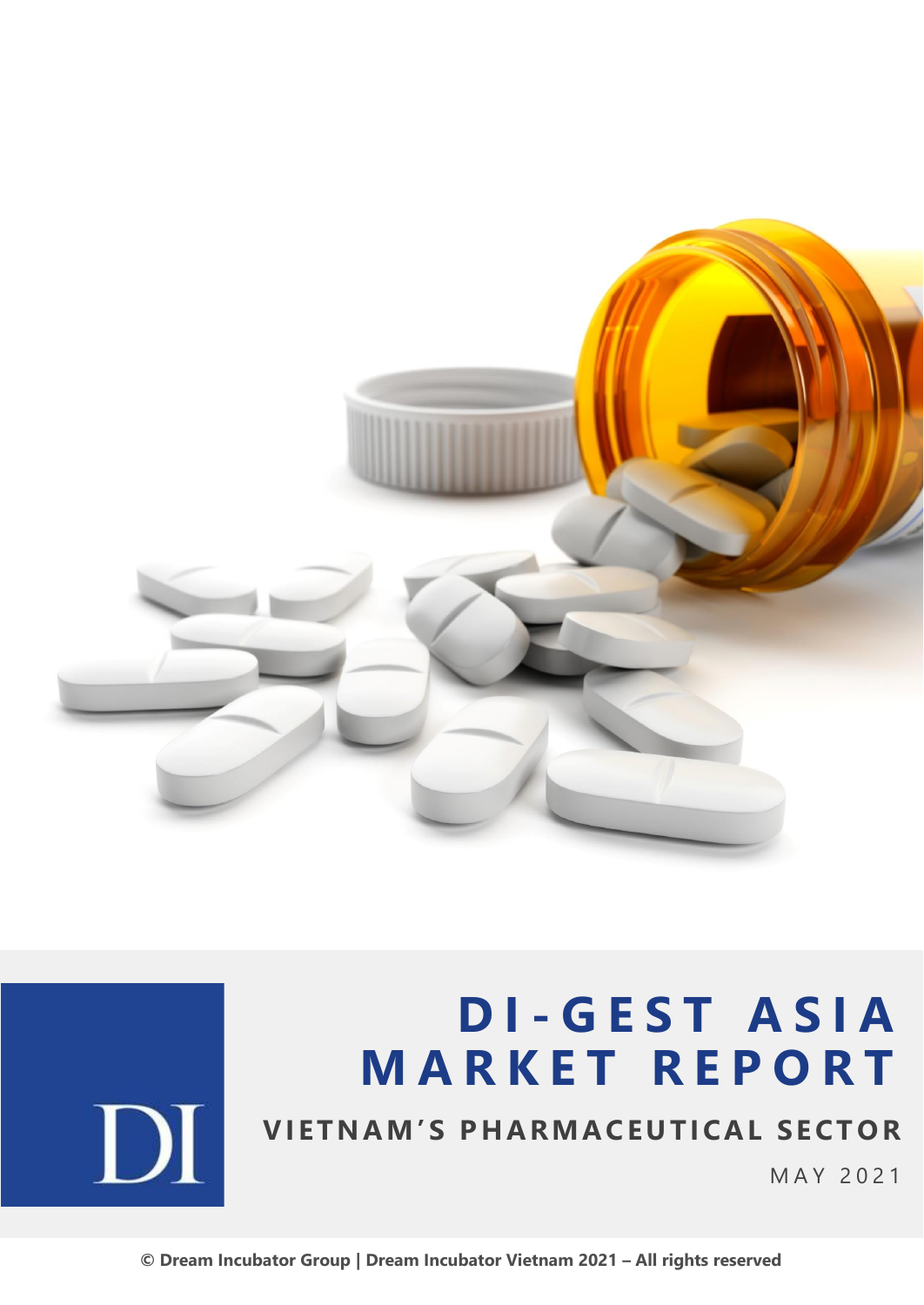## **Disclaimer**

*The materials contained in this report serve only as the focus for discussion of any person or entity ("the Reader"); they are incomplete without the accompanying oral commentary and may not be relied on as a stand-alone document. Further, the Reader may not, and it is unreasonable for the Reader to, rely on these materials for any purpose whatsoever. To the fullest extent permitted by law (and except to the extent otherwise agreed in a signed writing by DI), DI shall have no liability whatsoever to the Reader, and the Reader hereby waives any rights and claims it may have at any time against DI with regard to this report, or other materials, including the accuracy or completeness thereof. Receipt and review of this document shall be deemed agreement with and consideration for the foregoing.*

*In furnishing this report, DI reserves the right to amend or replace the report at any time and undertakes no obligation to provide the Reader with access to any additional information. Nothing contained within this report is or should be relied upon as a promise or representation as to the future. The Reader should conduct his/her own investigation and analysis of the business, data and property described herein.*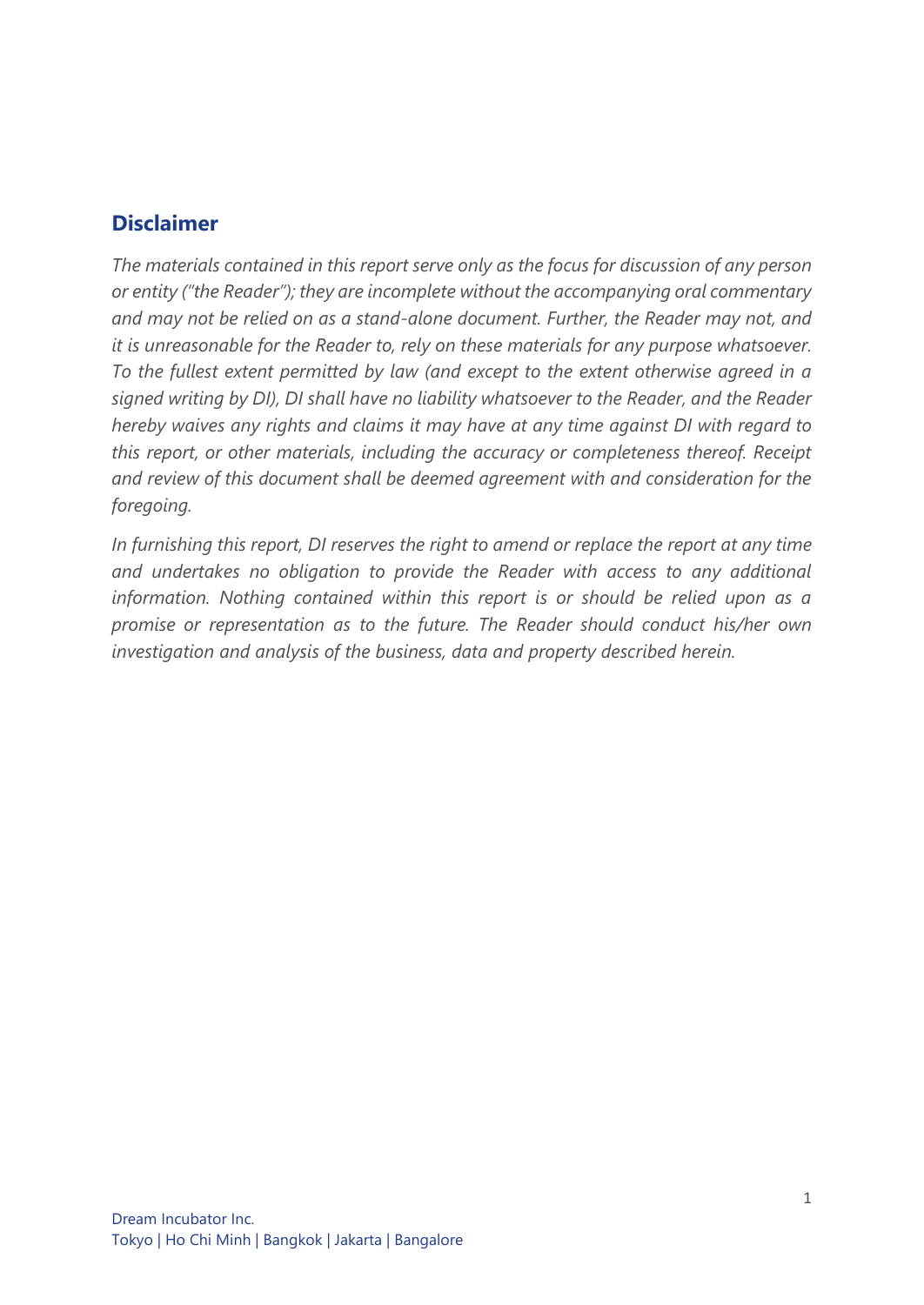## **Vietnam's Pharmaceutical industry – A sector of high potential**

Vietnam Pharmaceutical market is estimated at 7.7 Billion USD this year with a 16% CAGR (2012 – 2021), more than double that of the nation's GDP (7%). Compared to neighboring economies, the low average of pharmaceutical spending per capita is suggesting more room for future growth. The market value is projected to reach 16.1 Billion USD in 2026<sup>1</sup>.



The increase in Non-communicable diseases ("NCD"), aging population and income are believed to be the major market drivers. According to Vietnam's Ministry of Health, the number of NCD cases recorded in Vietnam is surging. Cardiovascular and Cancer are reported to be the most common death factors. Besides, aging population (above 65-year-old people) is also rising quickly in recent years, triggering higher demand for eldercare. At the same time, average income also doubled between 2012 and 2020. Higher income is expected to boost Vietnamese consumers' awareness towards new demands for high quality healthcare and preventive healthcare including spending on wellness products such as vitamins and nutrition.

<sup>1</sup> IBM, 2019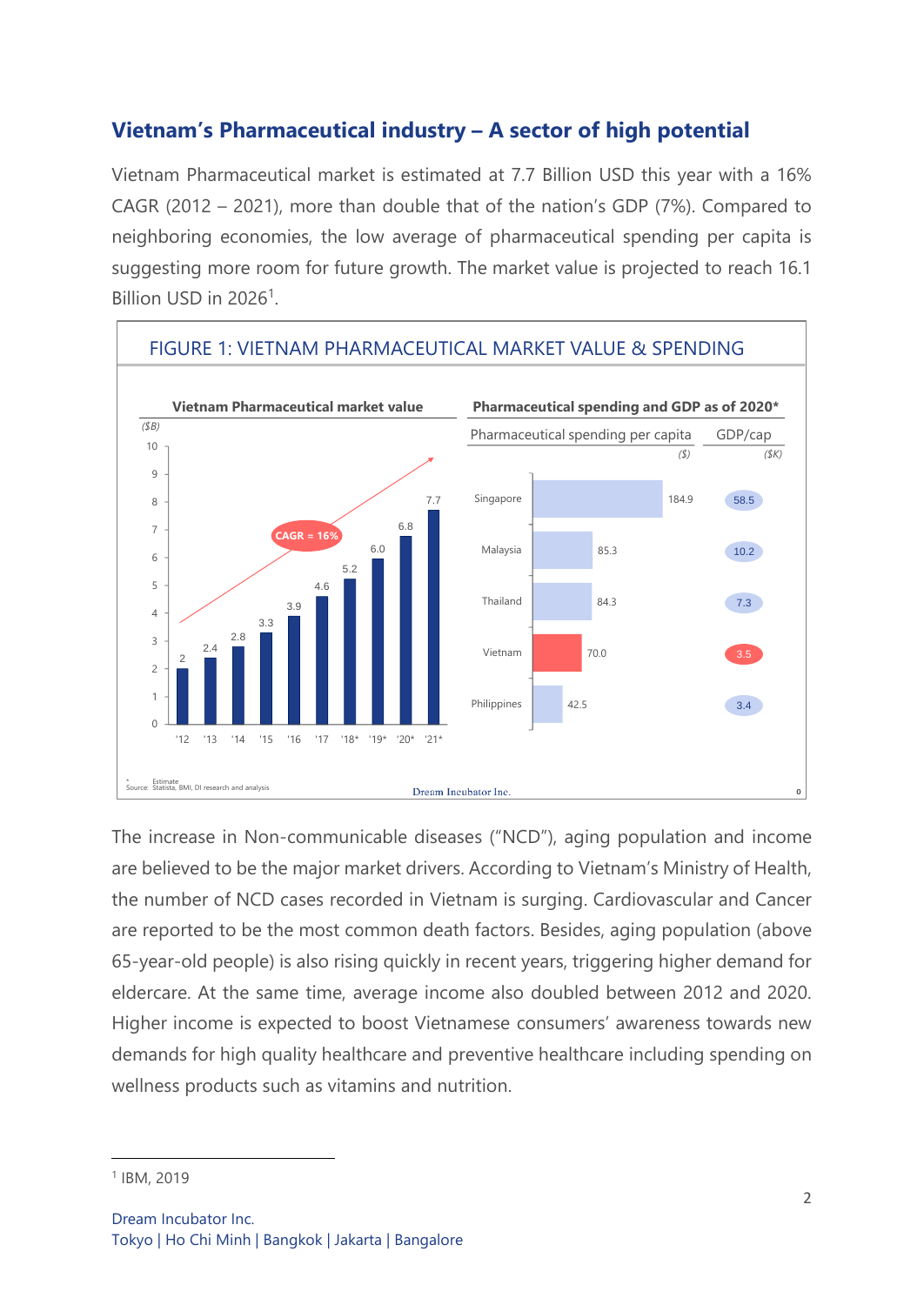

## **Market fragmentation affects medicine price and quality**

Similar to other emerging countries, Vietnam's pharmaceutical market is facing fragmentation in the distribution chain. Our research shows that before consumption, there are at least 3 distribution layers with multiple players, which **prevent medicines from being properly controlled in both terms of price and quality.**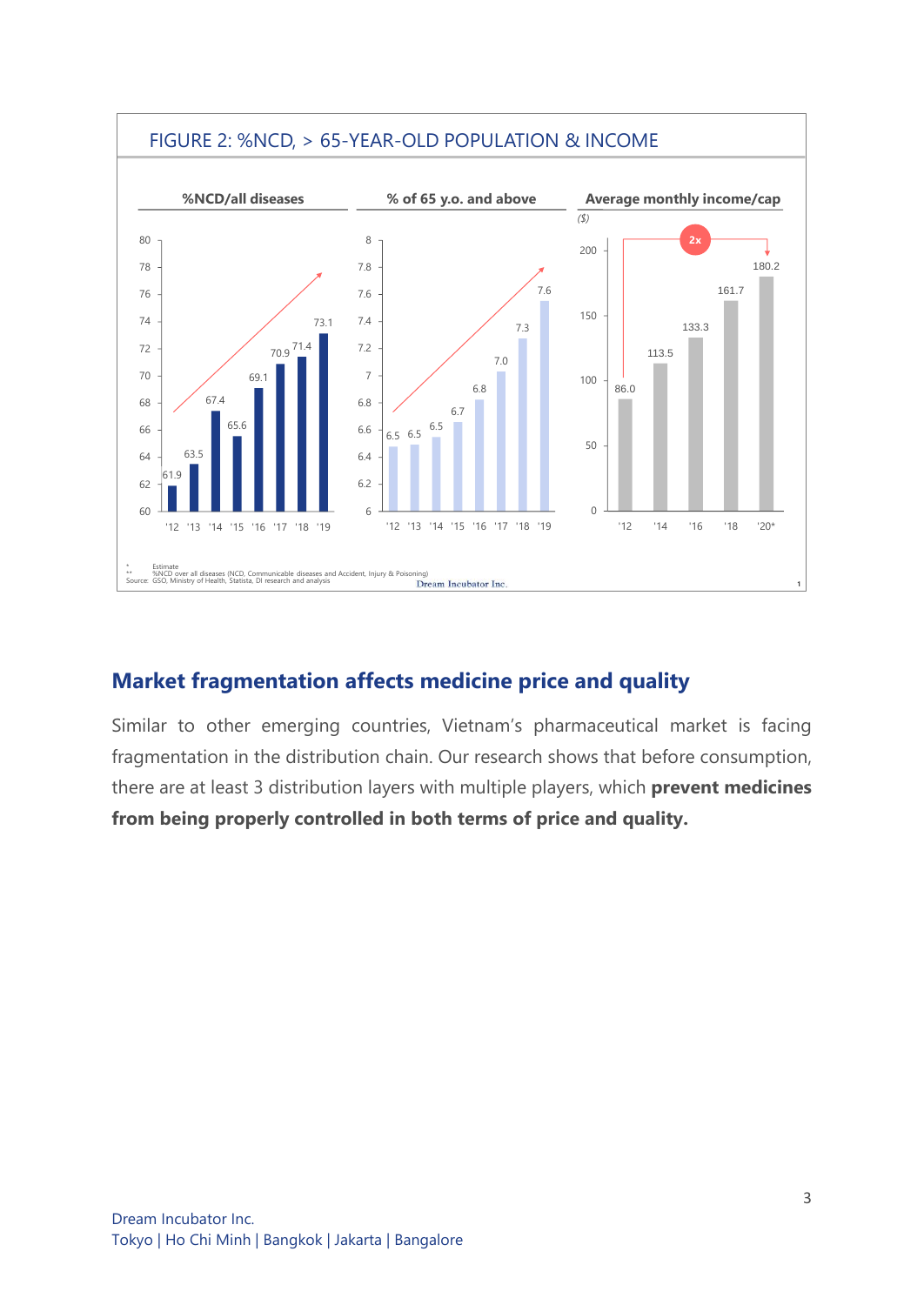

## **High medicine price**

A direct consequence of the fragmented distribution chain for Vietnamese consumers is high medicine price. There is a huge difference comparing local consumers' price versus international reference price of originator brands. In some cases, it can get up to 47 times higher<sup>2</sup>.

## **The first factor is high import costs**

Local manufacturers' lack of production capacity and capability results in a modest demand coverage of 36%, of which most medicines are generic. Consequently, more than half of the market value is from imported products, especially branded drugs. It is estimated that about 20% of retail price is from the costs of importation.

<sup>&</sup>lt;sup>2</sup> Nguyen et al., 2009. "[Medicine prices, availability, and affordability in Vietnam](https://citeseerx.ist.psu.edu/viewdoc/download?doi=10.1.1.561.9740&rep=rep1&type=pdf)"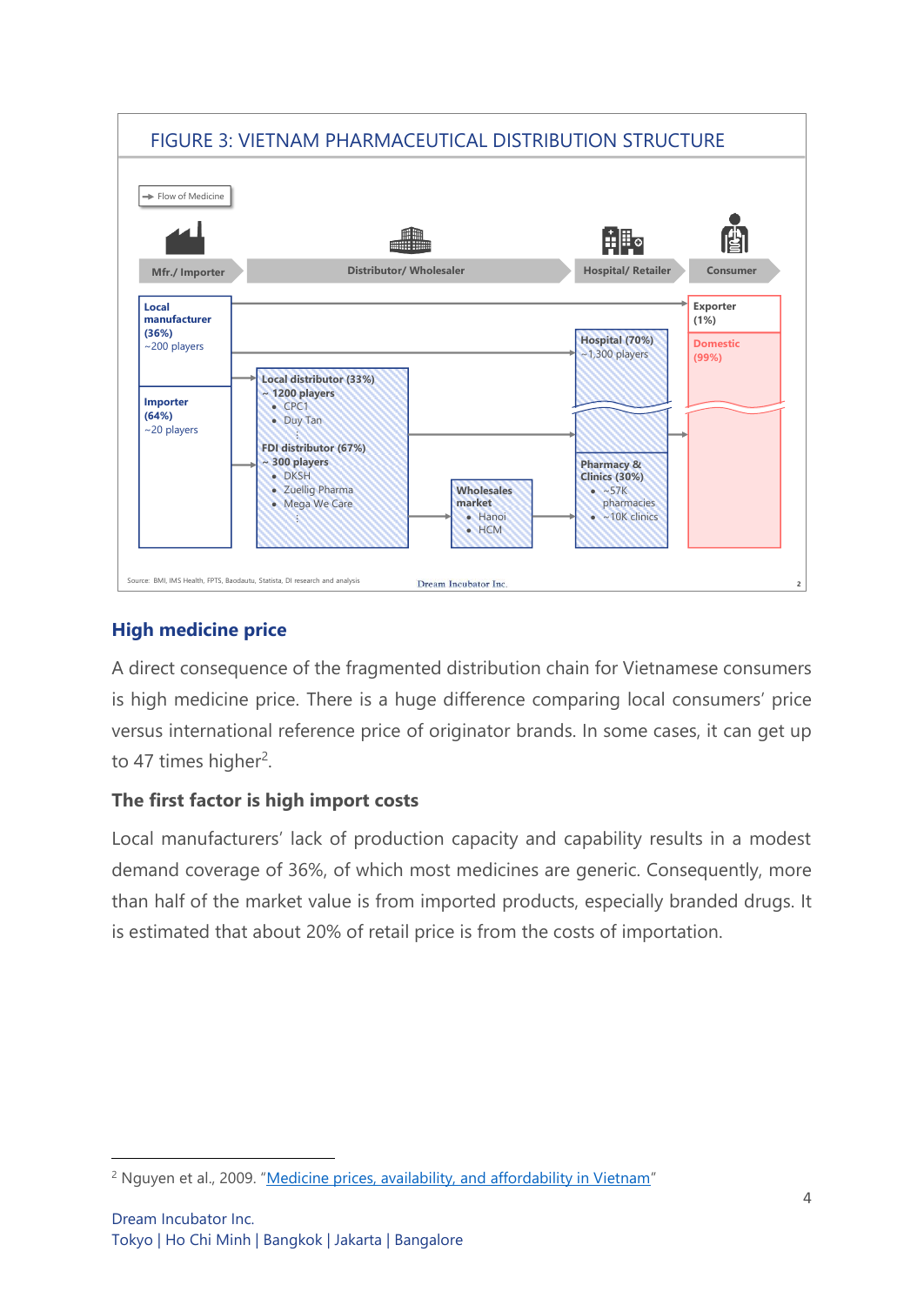#### **The second is high distribution costs (for sales representatives & logistics)**

It is estimated that Vietnam has roughly 10,000 clinics and 57,000 pharmacies, of which 98.5% are independent and small. Therefore, distributors-retailers is not as simple as a one-to-one relationship but in fact, a many-to-many. This multiplies the cost paid while they work together. Take **fee for sales representatives<sup>3</sup>** as an example. Given the large number of retailers scattered around the country, distributors and manufacturers must have a proportionate number of sales representatives to cover them all. Thus, this multiplies the cost spent on sales activities per revenue generated. It is estimated that the number of sales representatives required to generate 10 million USD is 55 in Vietnam, while the US needs only 3.

Such spider-web distribution network also makes **logistics costly**. In Vietnam, there are roughly 1,500 distributors, but none is having a sufficient medicine portfolio for any pharmacy. As an image for comparison, in the USA, 3 major distributors are accounting for roughly 90% of the market supply. On average, one pharmacy in Vietnam works with at least 5 suppliers to secure enough items for its retail purpose. That makes delivery costly. The cost is even higher for small and rural pharmacies because their orders are in small-quantity and distances are longer. Even if extra shipping cost can be compromised, not all distributors agree to ship to them, especially big brands, whose minimum order quantity is often too high. "*Most small pharmacies do not even have Pfizer medicines*", said a founder of a B2B distribution startup in an interview with DI about same topic. With no other options, pharmacies and clinics must resort to wholesale market clusters to centralize buying orders and have access to big-brand products. This begets another pain of medicine quality for consumers.

<sup>&</sup>lt;sup>3</sup> Sales representative is the most popular communication channel between distributors and retailers in Vietnam. They oversee product marketing and sell-out data collection from retailers to distributors and/or manufacturers.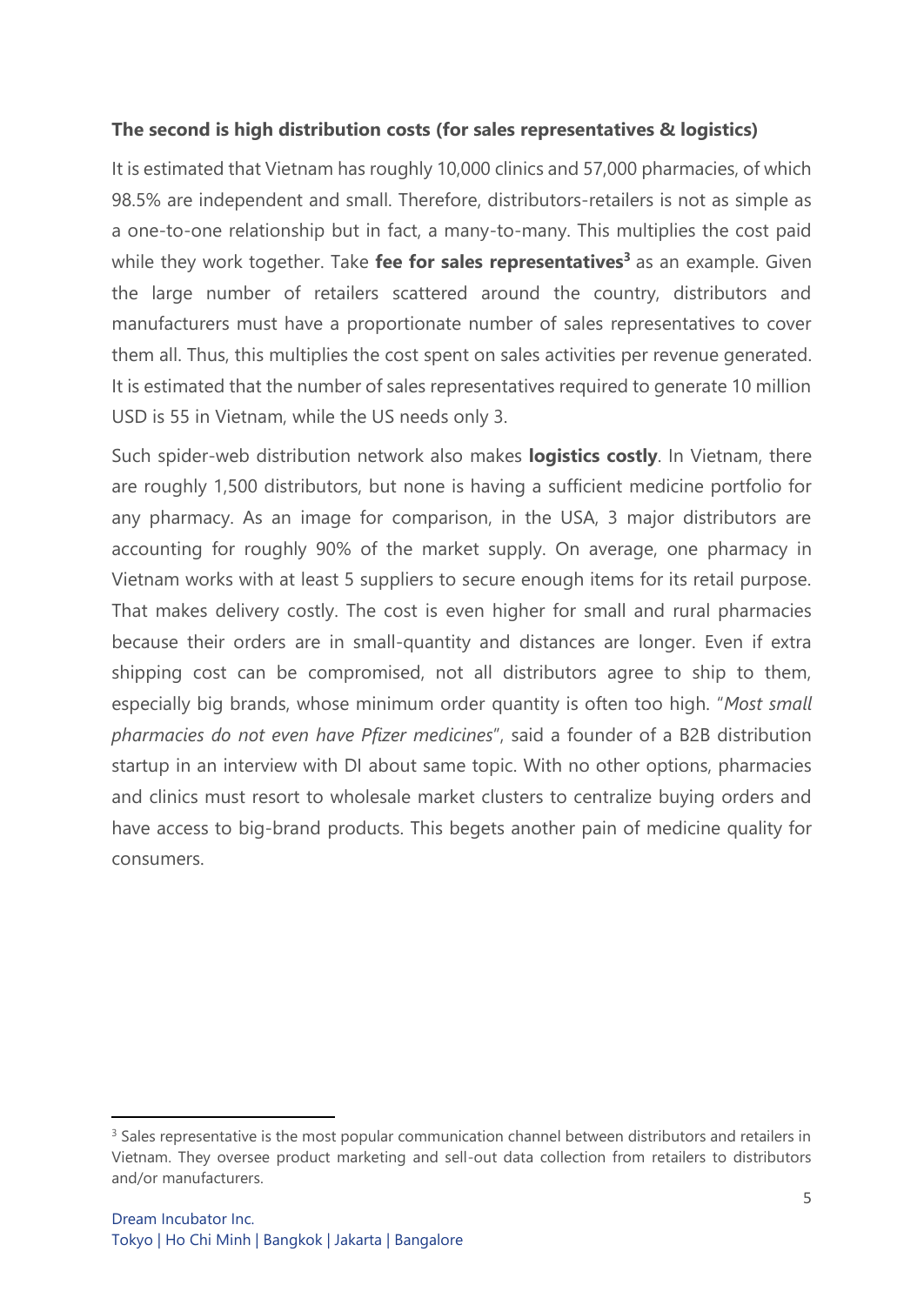#### **Uncontrolled medicine quality**

Medicines sourced from wholesale markets often have unknown origins and contain the risk of being counterfeit. According to a pharmacist working in Ho Chi Minh City's wholesale market, no pharmacist at this market knows exactly from where the store owners source medicines. "*Sourcing always happens in private*" 4 . As reported by local news, from 2014 to 2018, more than 80 counterfeit medicine cases were discovered during market inspection in Vietnam<sup>5</sup>. The quality control problem could be more severe due to the lack of inspection staff, as recorded by Vietnam's Government Inspectorate.



#### FIGURE 4:

An image of a local wholesale market cluster in Ho Chi Minh **City** 

*(Source: DI)*

### **New business development has already been in progress**

Leading players have been very active in addressing the above issues to unlock the full potential of the sector. As for pharmaceutical companies, the key focus is product R&D via new establishments of manufacturing factories and supply chain management. This promises to increase domestic supply capacity and reduce price. As for retailers, chains have emerged and are being standardized to meet the government's GPP<sup>6</sup> requirements. This guarantees consumers with quality-assured medicines. Given those dynamics in the sector, robust investment activities in recent years were recorded.

<sup>4</sup> Chat luong va Cuoc song, 2018

<sup>5</sup> Vietnamnet, 2019

<sup>6</sup> Good Pharmacy Practices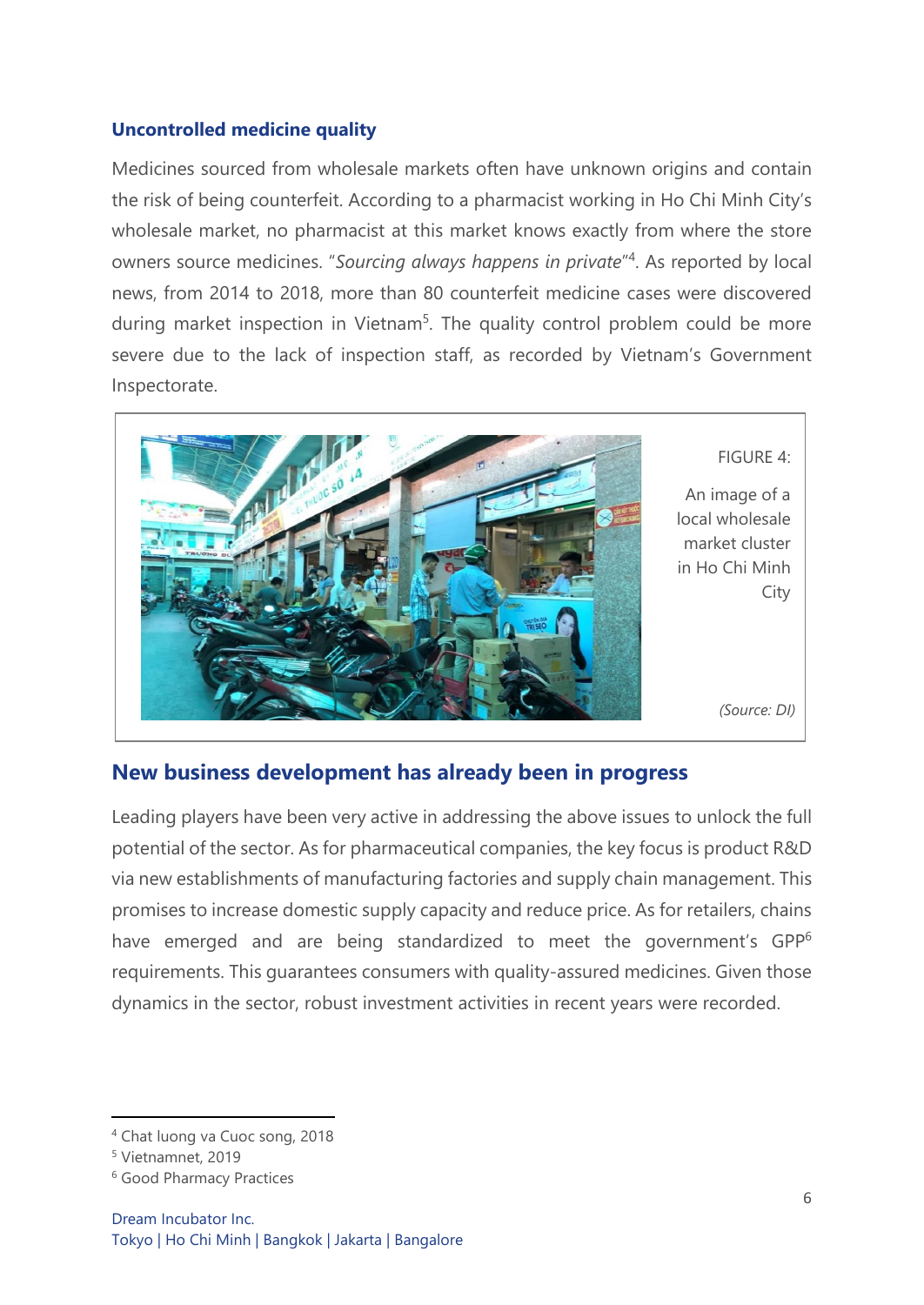|                                                   | <b>Name</b>                                                                                                                                               | Est. | <b>Total accumulative</b><br>inv. amount $(SM)^{1}$                                                                                                          | <b>Period</b> | <b>Major investor</b>                                            | Deal type                    |
|---------------------------------------------------|-----------------------------------------------------------------------------------------------------------------------------------------------------------|------|--------------------------------------------------------------------------------------------------------------------------------------------------------------|---------------|------------------------------------------------------------------|------------------------------|
| Pharmaceutical<br>companies                       | Pymepharco                                                                                                                                                | 1989 | ~100                                                                                                                                                         | $2018 - 2021$ | Stada Service Holding                                            | Acquisition <sup>3)</sup>    |
|                                                   | TV.Pharm                                                                                                                                                  | 1992 | ~10                                                                                                                                                          | $2018 - 2020$ | Aikya Pharmaceutical                                             | Acquisition                  |
|                                                   | <b>DHG Pharma</b>                                                                                                                                         | 1974 | ~180                                                                                                                                                         | $2016 - 2019$ | Taisho Pharmaceutical                                            | Acquisition                  |
|                                                   | Domesco                                                                                                                                                   | 1989 | ~100                                                                                                                                                         | 2017          | Abbott Laboratories                                              | Acquisition                  |
|                                                   |                                                                                                                                                           |      |                                                                                                                                                              |               |                                                                  |                              |
|                                                   | Pharmacity                                                                                                                                                | 2011 | $~238^{2}$                                                                                                                                                   | 2019 - 2020   | Mekong Capital, etc.                                             | Minority stake <sup>4)</sup> |
|                                                   | Long chau                                                                                                                                                 | 2007 | Not disclosed                                                                                                                                                | 2017          | <b>FPT Digital Retail</b>                                        | Acquisition                  |
| Retail chain                                      | An Khang                                                                                                                                                  | 2017 | $\sim$ 3                                                                                                                                                     | 2017          | Mobile World Group                                               | Acquisition                  |
|                                                   | Phano                                                                                                                                                     | 2007 | ~100                                                                                                                                                         | 2013          | DI Asian Industrial Fund                                         | Minority stake               |
|                                                   | $\vdots$                                                                                                                                                  |      |                                                                                                                                                              |               |                                                                  |                              |
| <b>Marketplace</b><br>82B                         | PoC                                                                                                                                                       | 2019 | ~1.5                                                                                                                                                         | 2021          | Febe Ventures, 500 Startups, etc.                                | Minority stake               |
|                                                   | Thuocsi                                                                                                                                                   | 2018 | $\sim$ 3                                                                                                                                                     | $2019 - 2020$ | Seguoia Capital India, Genesia<br>Ventures, Cocoon Capital, etc. | Minority stake               |
| Online                                            | Medlink                                                                                                                                                   | 2019 | ~10.7                                                                                                                                                        | 2019          | Accelerating Asia                                                | Minority stake               |
| 1)<br>$\begin{pmatrix} 2 \\ 3 \\ 4 \end{pmatrix}$ | Total disclosed investment amount<br>Acquisition = Total stake held by 1 investor is greater than 50%<br>Source: Speeda, Tracxn, DI research and analysis |      | Including ~\$6.5M Conventional debt (2019) and ~\$31.6M Series C Funding (2020)<br>Minority stake = Total stake held by separate investors is lower than 50% |               |                                                                  |                              |

## FIGURE 5: SOME NOTABLE PHARMACEUTICAL INVESTMENTS

Apart from the movements of traditional players, the rise of health tech startups is also worth noticing. These players are expected to solve market issues and disrupt the current situation in the distribution chain with new business models and service offerings. The new digital solution trend is also attracting much attention from Venture capitalists.

One example is a digital distribution business aiming at building an effective distribution channel for retailers. On a single digital platform, Thuocsi.vn connects medicine suppliers (Manufacturers and distributors) directly with retailers (Pharmacies and clinics) thus eliminating the hassles from multi-layered supply operations. The delivery service that comes along with the platform is highly appreciated by retailers, especially rural ones. By aggregating small-quantity orders, it reduces shipment fee. Small pharmacies and clinics can now purchase without the pressure of meeting the minimum order quantity from big brands by mixing different SKUs from different suppliers.

Some other startups solve the problems not only in distribution but also in providing medicine information, promotions, and business data collection, all of which are traditionally overseen by sales representatives. POC Pharma is an example for this. This Vietnam and Hong Kong-based startup offers pharmacies in Vietnam a SaaS solution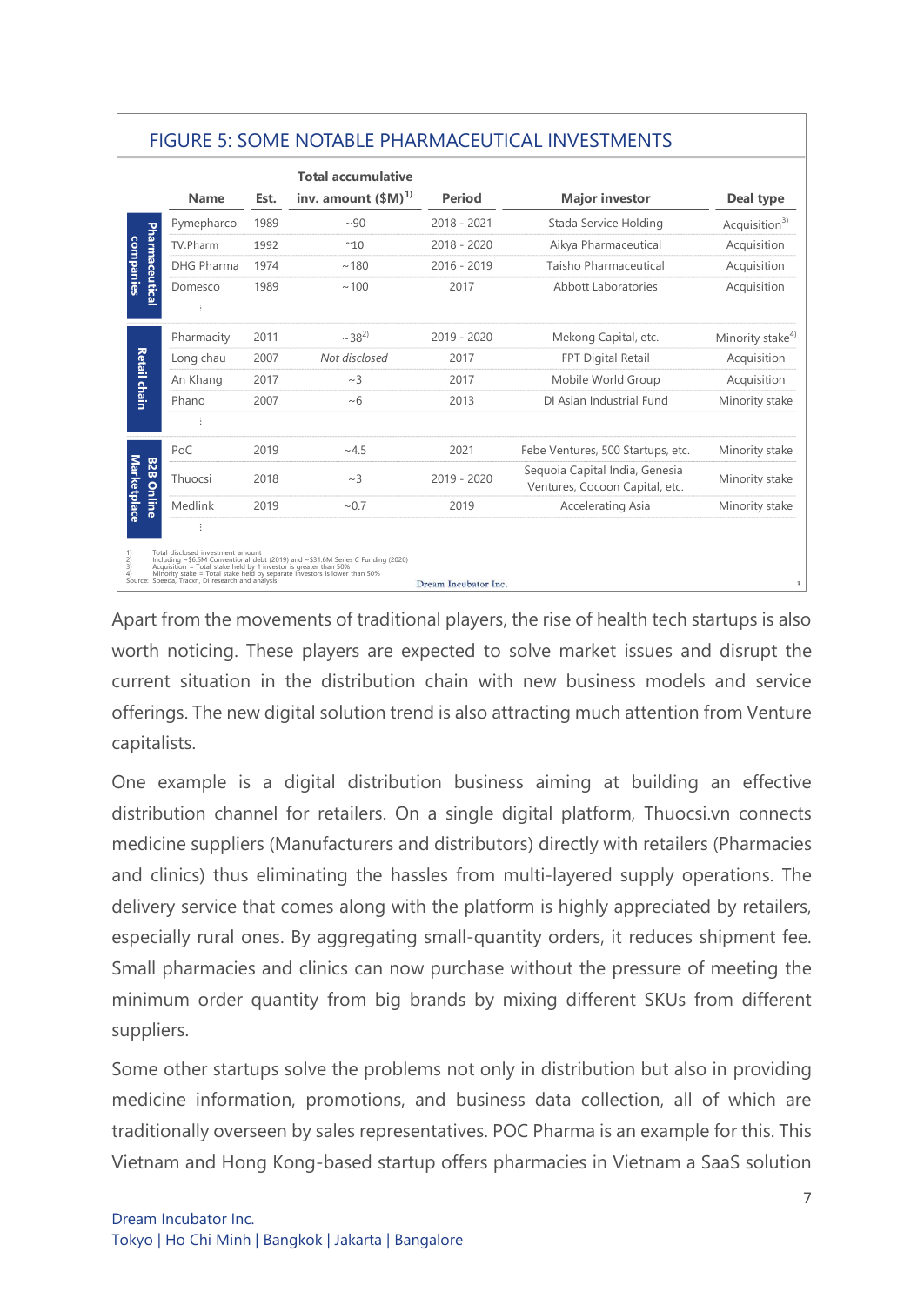to digitize and automate pharmacy business management. It helps pharmacies better manage their businesses with real-time inventory report and reduce manual labor on stocks and sales management. This SaaS is also an effective communication channel between suppliers and pharmacies. On this platform, product information and promotions can now be sent straight to pharmacies and sell-out data can be collected directly without going through sales representatives.

Under the current circumstances, it is promising that heath tech start-ups (including pharmaceutical businesses and other healthcare branches) are expected to grow in both quantity and quality.

|                                                                                                                                                                                                                              | Number of deals by Funding Rounds <sup>1)</sup> |                                                        |                        |                       |              |  |  |  |
|------------------------------------------------------------------------------------------------------------------------------------------------------------------------------------------------------------------------------|-------------------------------------------------|--------------------------------------------------------|------------------------|-----------------------|--------------|--|--|--|
| <b>Sectors</b>                                                                                                                                                                                                               | Pre-seed<br>$(*$300K)$                          | Seed<br>$(*$900k)$                                     | Series A<br>$(*55-7M)$ | Series B<br>$(*$10M)$ | <b>Total</b> |  |  |  |
| Agriculture                                                                                                                                                                                                                  |                                                 | 4                                                      |                        |                       | 5            |  |  |  |
| <b>B2B SaaS</b>                                                                                                                                                                                                              |                                                 | 71                                                     | 3                      |                       | 15           |  |  |  |
| Blockchain                                                                                                                                                                                                                   |                                                 | 5                                                      |                        |                       | 6            |  |  |  |
| Consumer Good                                                                                                                                                                                                                |                                                 |                                                        |                        |                       |              |  |  |  |
| DeepTech                                                                                                                                                                                                                     |                                                 | $\overline{a}$                                         |                        |                       | 3            |  |  |  |
| Ecommerce                                                                                                                                                                                                                    |                                                 | 9                                                      | 4                      | 2                     | 19           |  |  |  |
| Edutech                                                                                                                                                                                                                      | 2                                               | 5                                                      |                        |                       | 9            |  |  |  |
| Fintech                                                                                                                                                                                                                      | 4                                               | 8                                                      | 4                      |                       | 17           |  |  |  |
| Healthcare                                                                                                                                                                                                                   | $\overline{a}$                                  | 6                                                      |                        |                       | 9            |  |  |  |
| <b>HR</b>                                                                                                                                                                                                                    | 1                                               | 8                                                      | $\mathcal I$           |                       | 10           |  |  |  |
| Logistics                                                                                                                                                                                                                    | 1                                               | 5                                                      | 2                      |                       | 9            |  |  |  |
| Media & Entertainment                                                                                                                                                                                                        |                                                 | 3                                                      |                        |                       | 5            |  |  |  |
| Proptech                                                                                                                                                                                                                     |                                                 | 4                                                      | 3                      |                       | 7            |  |  |  |
| Travel                                                                                                                                                                                                                       | > 50%<br>1                                      | 4                                                      | 4                      |                       | 10           |  |  |  |
| Others                                                                                                                                                                                                                       | total deals                                     | $\overline{2}$                                         | > 50%<br>capital flow  |                       | 4            |  |  |  |
| <b>Total (Deals)</b>                                                                                                                                                                                                         | 21                                              | 76                                                     | 25                     | 7                     | 129          |  |  |  |
| % Capital flow                                                                                                                                                                                                               | 2%                                              | 23%                                                    | 51%                    | 24%                   | 100%         |  |  |  |
| Only 4-5 companies have more than 1 rounds,<br>1)<br>hence # companies almost equal # deals<br>2) Vietnam has around 3000 new startups established from 2018-2020, MoST x MPI<br>Source: Crunchbase, DI Researh and Analysis | Dream Incubator Inc.                            | $<$ 5% of entire SUs <sup>2)</sup><br>receives funding | $\Sigma$ $\sim$ \$300M |                       |              |  |  |  |